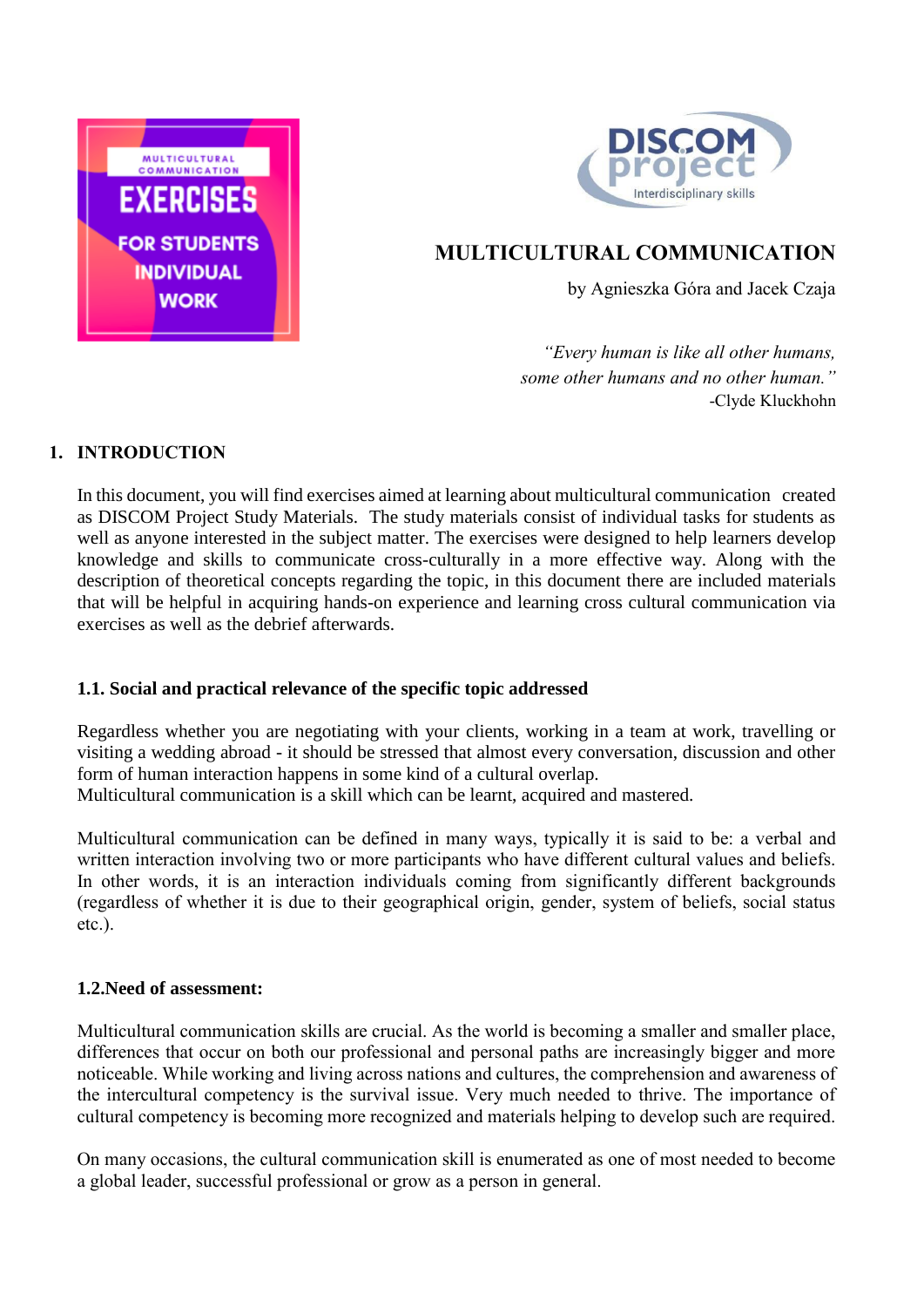Every individual should learn how to effectively communicate in a multicultural context with an emphasis on globalization and professional relevance.

#### **1.3. Main goals and learning outcomes:**

The ultimate goal of learning multicultural communication skills is to obtain Intercultural communication competency (ICC). The ICC is simply the ability to navigate a communication process in order to minimize the [negative] influence of culture on [the effectiveness of] communication. In pursuance of mastering the intercultural communication competency people need to become aware, to transform their attitudes, develop their flexibility and adaptability as well as transform knowledge into competence – with a set of skills helpful in reaching full potential of intercultural interaction.



Ability to navigate a communication process in order to minimize the [negative] influence of culture on [the effectiveness of] communication.

Intercultural Communication Competency does not require simply learning about each and every culture in the world. Moreover, it cannot be measured by the number of cultures one learnt about. Simply put, when Leslie studied 7 cultures, it does not mean they are have higher cross cultural competency than Alex who learnt 3.

Intercultural Communication Competency is adequate when cultural differences between interacting people do not hinder the outcome of the communication process. In other words, when you understand and are understood to the same extend by people of 'your culture' as you are understood by representatives of the 'other culture'.

The main **goals** of the following materials are to help you understand:

1. basic concepts e.g.: communication, culture, biases, preferences as per communication styles, multicultural influence on communication;

- 2. factors playing important roles in the way one communicates;
- 3. role of importance of effective communication;
- 4. role of culture in communication;

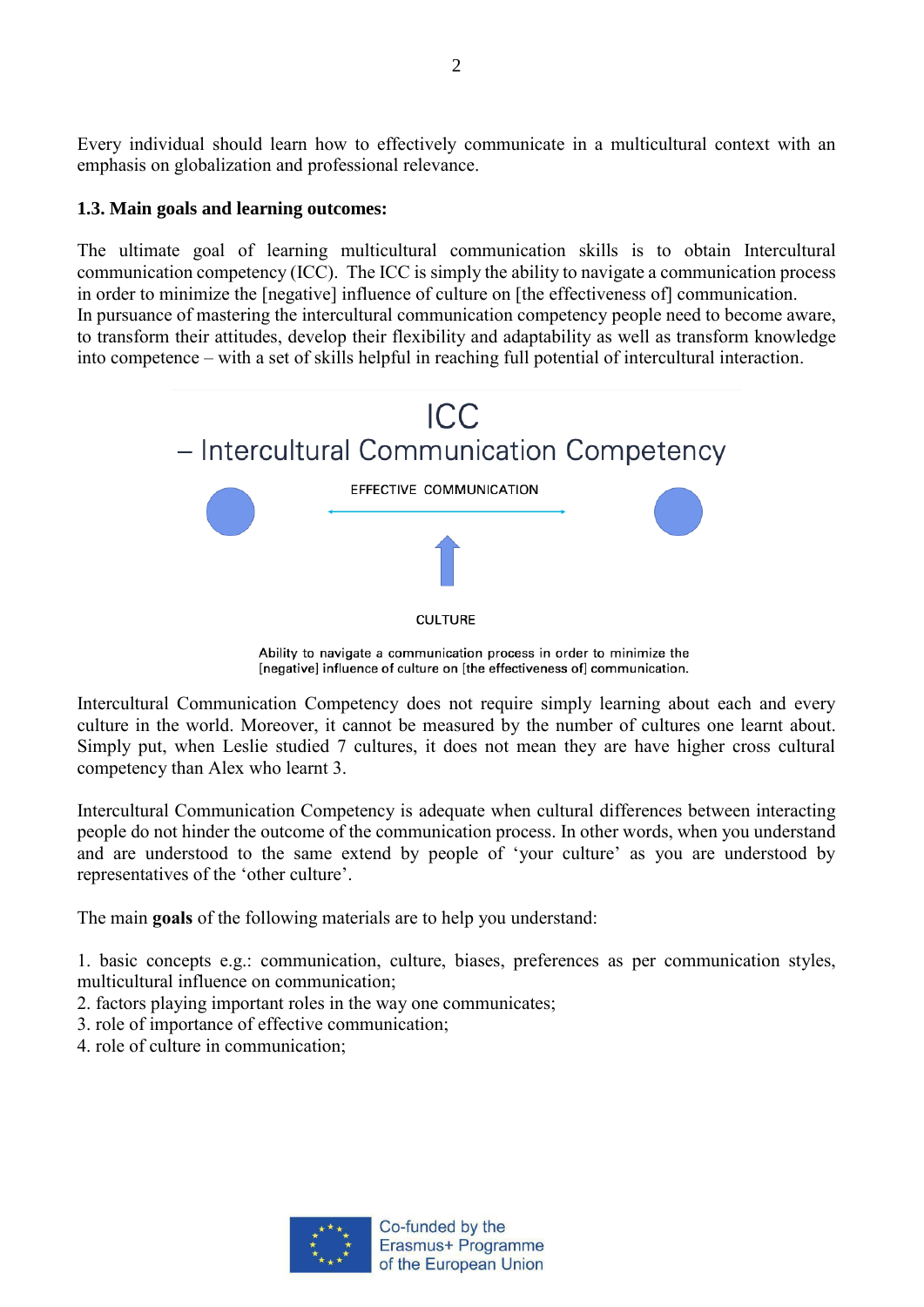#### In order **for you to be able to**:

- 1. observe and analyze your personal and other people communication styles;
- 2. recognize differences in communication;
- 3. discuss differences in communication;
- 4. overcome obstacles in communication;
- 5. adjust communication style and methods to maximize communication effectiveness.

One important perspective in studying multicultural communication is to emphasize the importance of the individual efforts put into an intercultural conversation or other interaction – in other words, you need to take the burden of communication on your shoulders. With that perspective, your selfknowledge (knowing and managing yourself in a multicultural scenario) is crucial. As well as the ability to identify which communication happens in a multicultural context – in order for you to be able to entail appropriate measures and use proper communication methods. Hence, there are two main concepts that should be studied: CULTURE and COMMUNICATION.

Remember, while learning about multicultural communication:

- Be careful to not reinforce stereotypes,
- Do not equate:
	- o a country with a culture;
	- o a citizen of a country with an ideal representative of a particular 'culture of a country ';
	- o a person with a stereotype;
- Do not generalize and regionalize as in an era of communication geographical boundaries are becoming less *solid*.

Intercultural communication competency is not only about learning about other cultures; it is about developing mindset and instruments universal and applicable in multicultural scenarios.

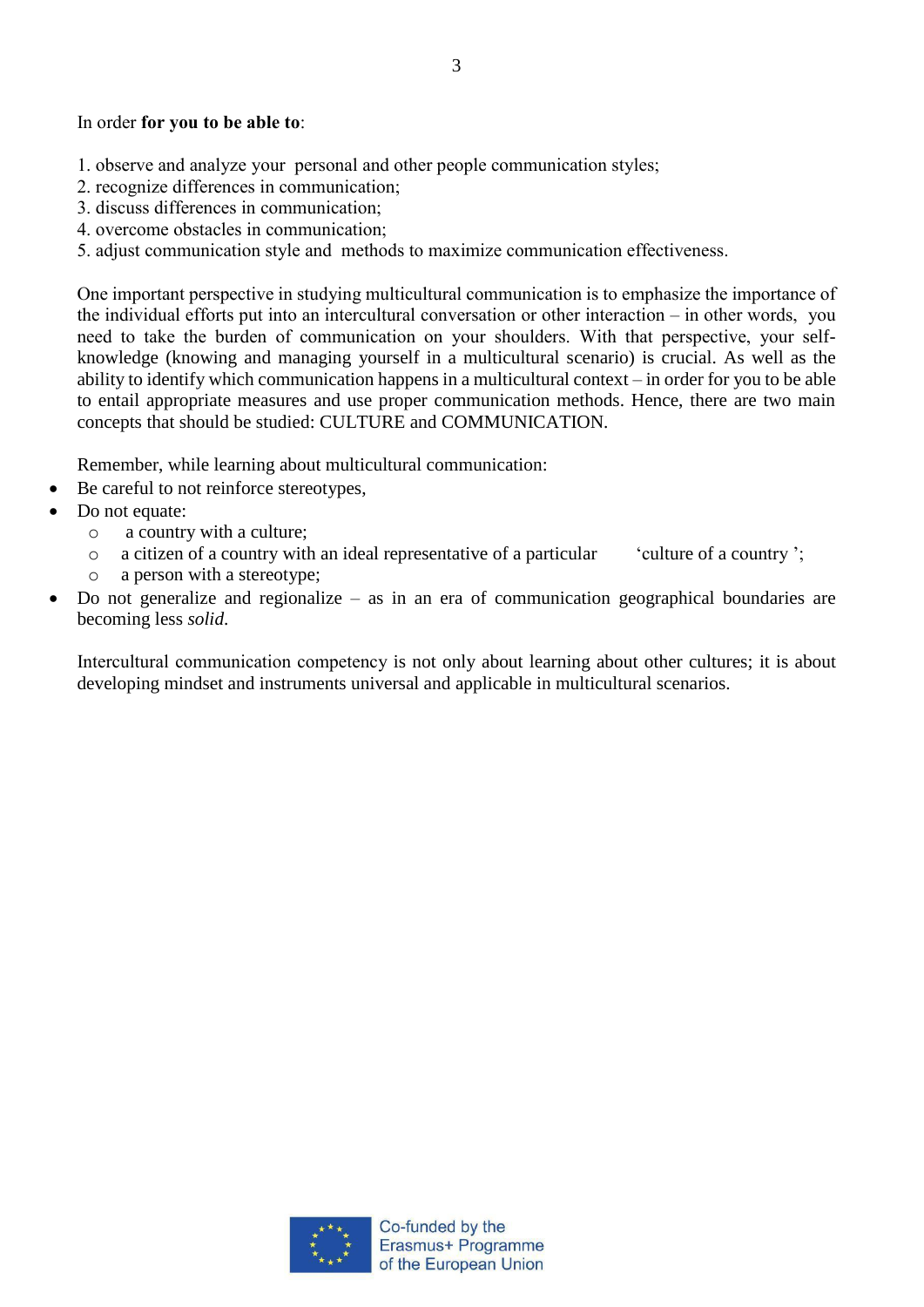## **EXERCISE 1**

#### **HOW MANY CULTURES? Worksheet 1**

#### **Introduction:**

This exercise explores what is culture, how to understand culture and clarifies it's visible and less visible elements.

### **Exercise**

A. Please come up with up with and list five things that, **to you** represent a culture of a person from a different culture than yours:

|    | 1. $\overline{\phantom{a}}$                                                                |
|----|--------------------------------------------------------------------------------------------|
|    | 2. $\overline{\phantom{a}}$                                                                |
|    | $\frac{3}{2}$                                                                              |
|    | $\mathcal{A}$ .                                                                            |
|    |                                                                                            |
|    | B. Now, please come up with and list five things that, to you, represent your own culture. |
|    | $1.$ $\overline{\phantom{a}}$                                                              |
|    | 2. $\overline{\phantom{a}}$                                                                |
|    | $3.$ $\overline{\phantom{a}}$                                                              |
|    | $\mathcal{A}$ .                                                                            |
| 5. |                                                                                            |

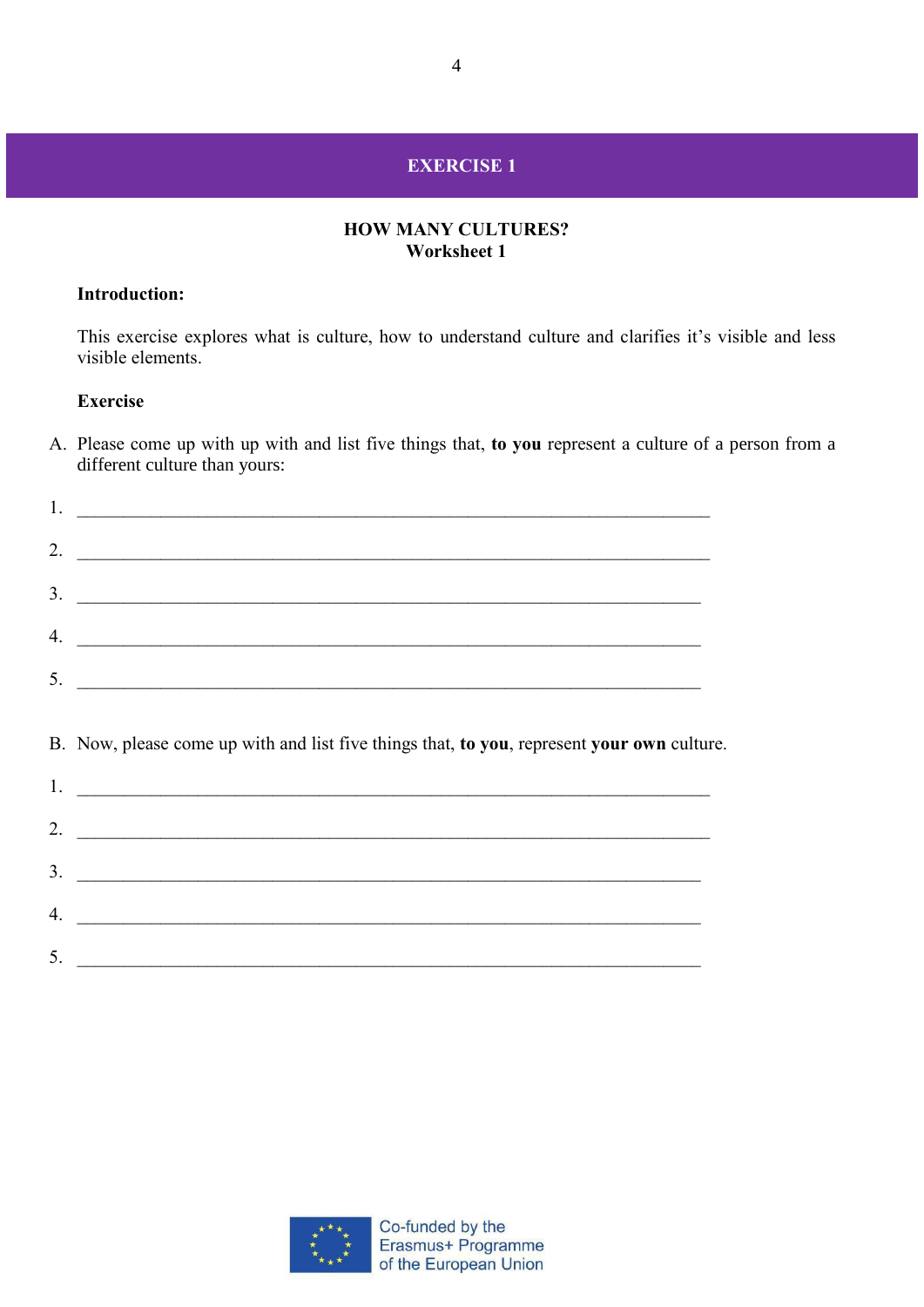C. Next, come up with and list five more things that, to you, represent your culture. However, no outsider should be able to easily learn about/ guess those.

| 1.                                          |  |
|---------------------------------------------|--|
| 2. $\qquad \qquad$                          |  |
| $\overline{\mathbf{3.}}$                    |  |
|                                             |  |
| <u> 1989 - Johann Harry Communication (</u> |  |

D. Having completed the three elements of this exercise, please take a look at the following graphic portraying culture as an iceberg.



### **Observations and evaluation:**

- 1. Which of your indicated elements above or below *the water* you chose to describe another culture?
- 2. Which elements visible or invisible you indicated when referring to your own culture? Are any of them assumptions or stereotypes?
- 3. Who did you choose to describe as a representative of a different culture? Was it someone from a different country, language, ethnicity?

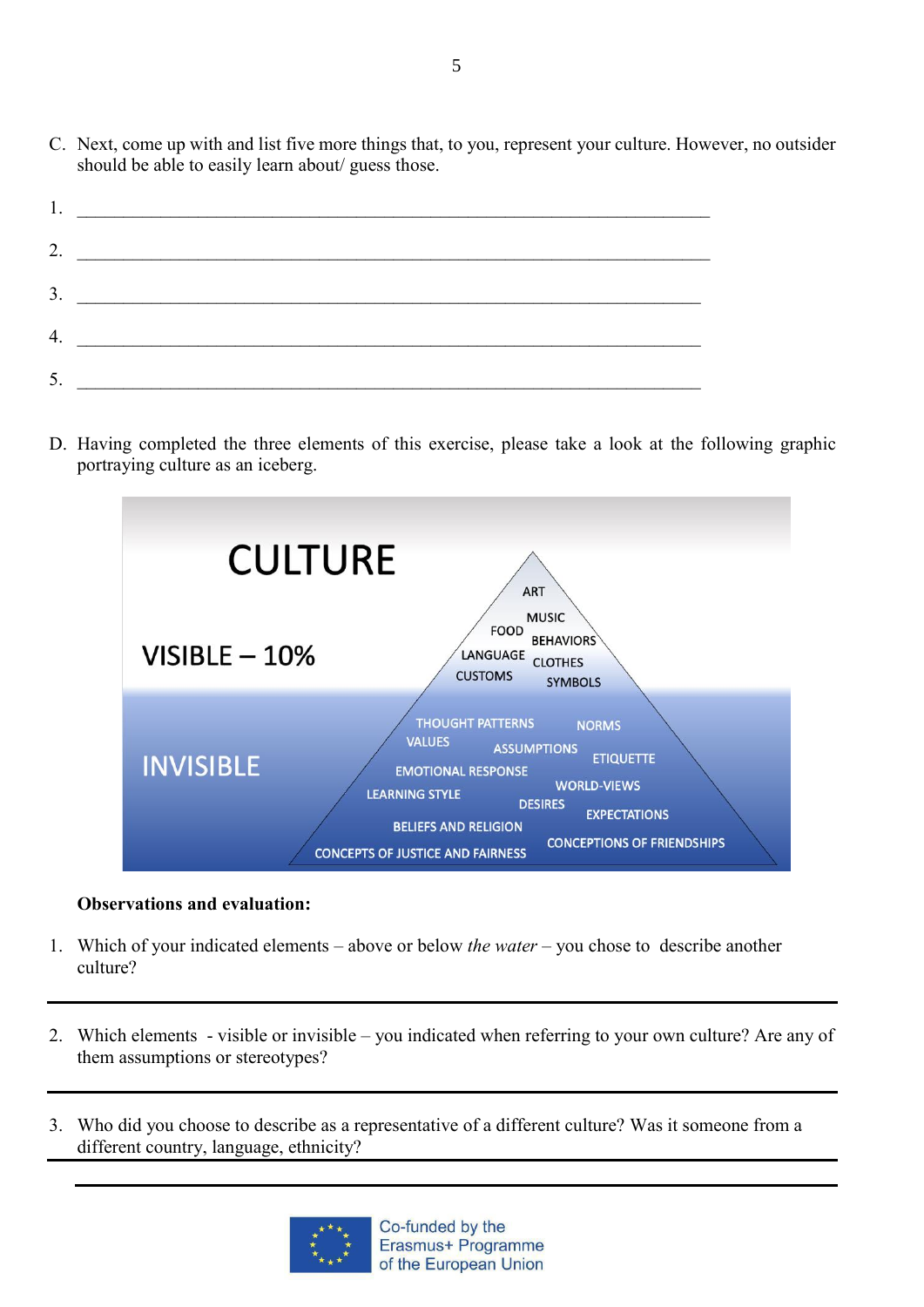#### **Key takeaway points:**

#### **Remember, a** *culture***:**

- Can be defined as something accepted and familiar,
- Is learnt not inborn;
- Describes the characteristics of particular group;
- Culture influences perceptions, interpretations, communication style, behaviours, manners etc.

Seeing the Culture as an iceberg graphic, we tend to go more in-depth when describing our own culture as we know it best. At the same time it is more difficult to touch the core of another cultures. We are not born with any culture, we rather grow into many cultures and they have profound influence on our behaviour and the way we communicate.

#### **Don't forget that:**

- There are more cultures than nationalities The term 'culture' includes not only culture related to nationality, race, ethnicity, but e.g. beliefs, experiences and ways of being in the world shared by people with common characteristics- people with disabilities, people who are members of faith and spiritual communities, people of various socio-economic status etc.
- There are more cultural differences 'near you' and you interact cross-culturally more often than you think!

#### **Beware of:**

- the assumptions that you hold about people of cultures different from your own. The same geos to stereotypes. Did you refer to any stereotypes in describing the other culture? Are you aware of your stereotypes as they arise?
- ambiguity and assessment of the limits of our knowledge Do you recognize that your knowledge of certain cultural groups is limited? How much are you committed to create opportunities to learn more?

#### **E. BONUS Task!**

Make an effort to get to know better someone representing a culture different than yours. Choose to learn more about their culture. Pick three elements from "under-water" culture iceberg which you would like to inquire about and note down what you learnt.

| 1. |  |
|----|--|
|    |  |
|    |  |
| 2. |  |
|    |  |
|    |  |
| 3. |  |
|    |  |
|    |  |

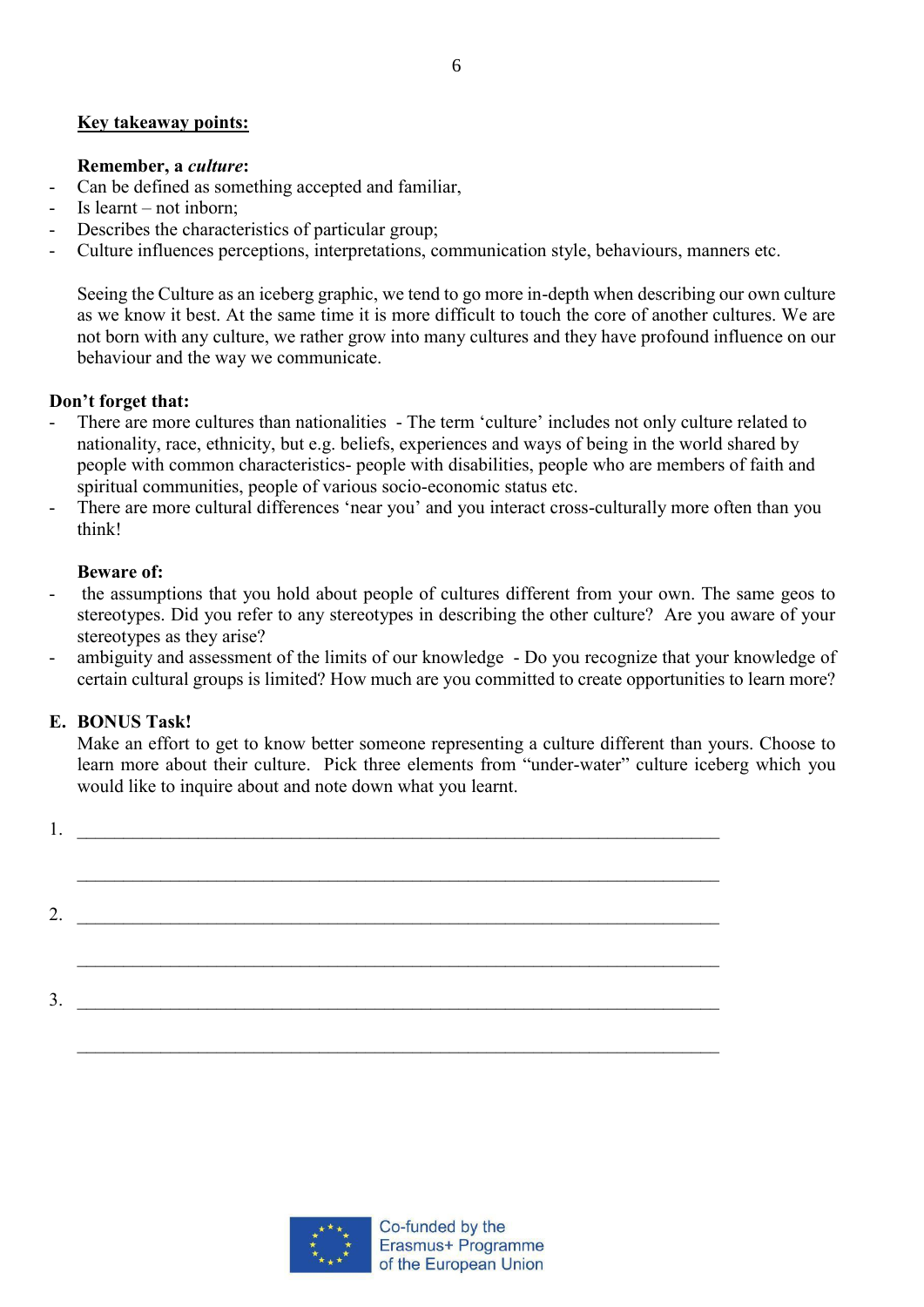### **EXERCISE 2**

### **WHAT IS YOUR PERSONAL COMMUNICATION STYLE?**

#### **Introduction:**

This exercise explores communication styles and their importance in the communication process. As well as provides for self-assessment of individual preferences as to communication styles.

#### **Exercise**

There are multiple communication styles. Some possible style-pairs are listed below. It is important to note, that there are no two separate boxes for each communication style pair. It is rather a spectrum –a continuum. Please, mark on the graph in each of the six pairs as you feel is your communication style. There is one important rule – no mark can be put in the middle!

| <b>DIRECT</b> |                     |              |   |                | <b>INDIRECT</b>             |
|---------------|---------------------|--------------|---|----------------|-----------------------------|
| 3             | $\overline{2}$      | $\mathbf{1}$ | 1 | $\overline{2}$ | 3                           |
| <b>FORMAL</b> |                     |              |   |                | <b>INFORMAL</b>             |
| 3             | $\overline{2}$      | 1            | 1 | $\overline{2}$ | 3                           |
| DETACHED      |                     |              |   |                | <b>ATTACHED</b>             |
| 3             | $\overline{2}$      | 1            | 1 | $\overline{2}$ | 3                           |
|               | <b>LOW CONTEXT</b>  |              |   |                | <b>HIGH CONTEXT</b>         |
| 3             | $\overline{2}$      | 1            | 1 | $\overline{2}$ | 3                           |
|               | <b>TASK FOCUSED</b> |              |   |                | <b>RELATIONSHIP FOCUSED</b> |
| 3             | 2                   | $\mathbf{1}$ | 1 | 2              | 3                           |
| <b>LINEAR</b> |                     |              |   |                | <b>CIRCULAR</b>             |
| 3             | $\overline{2}$      | 1            | 1 | $\overline{2}$ | 3                           |

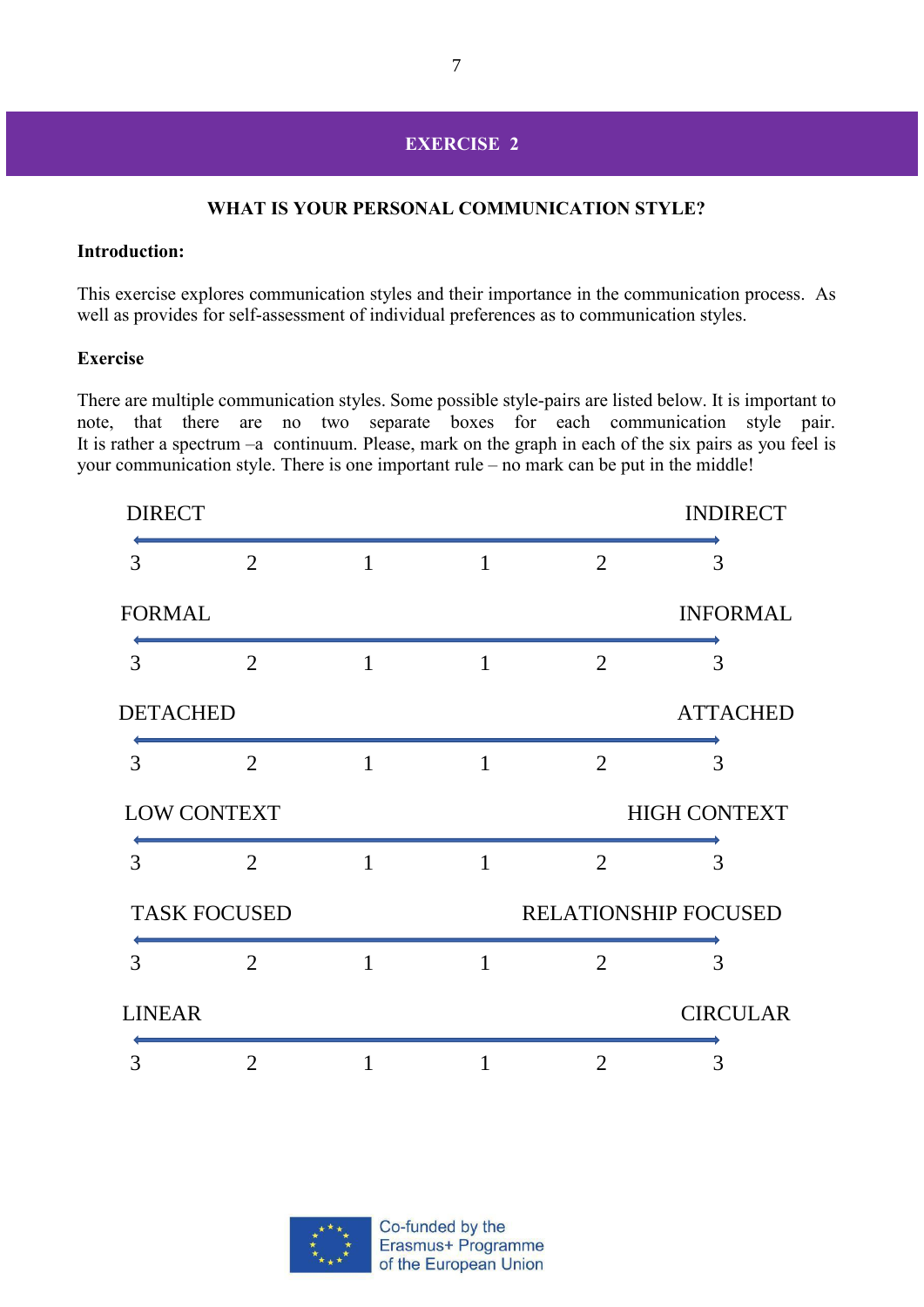Before filling in this graphs, you can take a look at the definitions of each style: **COMMUNICATION STYLES:**

| <b>DIRECT</b><br>straightforward way of expressing<br>A<br>thoughts and feelings;<br>Directness is equated with honesty and<br>respect for the other person and their time;<br>Do not create ambiguity or uncertainty by<br>avoiding discussion on the issue (even trivial<br>$ones$ ) – state specifics;<br>Values time, so every communication is<br>simple and clear to be quick.                                      | <b>INDIRECT</b><br>Meaning is conveyed in a subtle way using<br>non-verbal cues, parables and stories;<br>High respect for other person's emotions and<br>feelings;<br>Indirectness is equated with politeness and<br>respect for the other person;<br>Do not put the other person on a spot by<br>being blatantly direct. Citing a mistake or<br>voicing disapproval is deemed impolite,<br>subtle implication allows for 'face-saving'. |
|---------------------------------------------------------------------------------------------------------------------------------------------------------------------------------------------------------------------------------------------------------------------------------------------------------------------------------------------------------------------------------------------------------------------------|-------------------------------------------------------------------------------------------------------------------------------------------------------------------------------------------------------------------------------------------------------------------------------------------------------------------------------------------------------------------------------------------------------------------------------------------|
| <b>FORMAL</b><br>Status of each person is important and<br>acknowledged (age, topics, rituals),<br>Strict communication rules apply. They<br>regard <i>i.a.</i> : forms of address, ways to address<br>persons of different age and status, topics<br>that can and cannot be discussed;<br>Formal communication supports the values<br>of status and hierarchy;<br>Communication is highly ritualized.                    | <b>INFORMAL</b><br>Communication<br>less<br>limited<br>is<br>by<br>conventions, a person has more flexibility in<br>whom<br>under<br>what<br>what,<br>and<br>to<br>circumstances they say (e.g. the use of first<br>name is welcome);<br>Indirectness supports the value of fairness<br>and equity;<br>Communication has few rules -find out what<br>is allowable in that particular group and<br>follow the conventions.                 |
| <b>DETTACHED</b><br>Unemotional, calm, objective, impersonal<br>communication;<br>Dispassionate statements are considered<br>professional and equated with objectivism,<br>which is valued;<br>Focus is on objective information/data;<br>Disagreement is with the idea, not the person<br>$-$ it is not seen as personal attack;<br>Highly<br>expressive<br>communication<br>is<br>inappropriate as it is deemed biased. | <b>ATTACHED</b><br>Emotional, expressive way of speaking;<br>Strong feelings are shown and vocalized;<br>Issues are discussed with passion and<br>commitment,<br>Ideas, issues and a person are not separate;<br>There is strong personal stake in the outcome<br>- if one cares about the idea, they show it;<br>Sharing ones values and feelings about the<br>issue is highly valued.                                                   |
| <b>LOW-CONTEXT</b><br>The communication context is not assumed<br>to be shared and known;<br>Things and meanings are explained clearly<br>and precisely.                                                                                                                                                                                                                                                                  | <b>HIGH-CONTEXT</b><br>The context of communication is assumed to<br>be known;<br>It is unnecessary or event insulting to<br>overexplain and state meaning precisely, as<br>meaning is understood from context.                                                                                                                                                                                                                           |
| <b>TASK FOCUSED</b><br>Accomplishing the goals is a priority;<br>Feelings of other people are secondary;                                                                                                                                                                                                                                                                                                                  | <b>RELATIONSHIP FOCUSED</b><br>Group harmony, relations are priority;<br>The need to make everyone feel heard;                                                                                                                                                                                                                                                                                                                            |

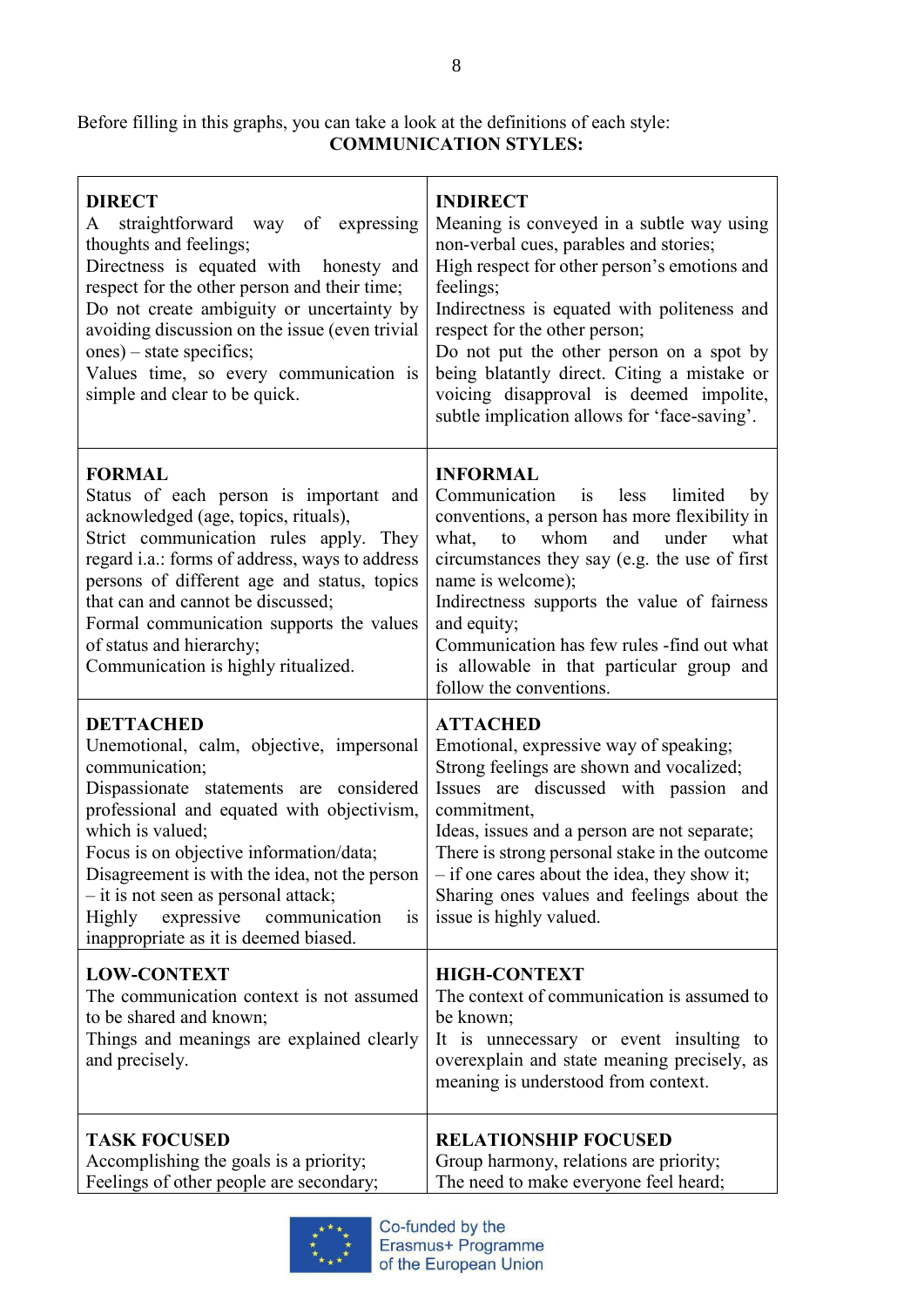| Little or no small-talk;<br>If there is disagreement or discontent with<br>the work of other people, it is polite and<br>expected to be discussed publicly.                                                                                                               | Any concern for the task, does not hurt or<br>exploit someone, their feelings and well-<br>being;<br>Frequent appraisals to participants for their<br>good work;<br>No individual criticism on a forum.                                                                                                                                                                                                                                                 |
|---------------------------------------------------------------------------------------------------------------------------------------------------------------------------------------------------------------------------------------------------------------------------|---------------------------------------------------------------------------------------------------------------------------------------------------------------------------------------------------------------------------------------------------------------------------------------------------------------------------------------------------------------------------------------------------------------------------------------------------------|
| <b>LINEAR</b><br>Communication is like a straight line –<br>moving in a linear way toward the main<br>point;<br>The point' is stated as quick as possible;<br>Brief and explicit communication,<br>Lengthy deviations from the main point are<br>considered time wasters. | <b>CIRCULAR</b><br>Communication takes circular manner –<br>'around the main point';<br>It is not necessary to state main point clearly,<br>as verbal and non-verbal messages provides<br>for sufficient understanding;<br>Elegant and flowing communication full of<br>stories and anecdotes where stories make a<br>point;<br>Meaning is inferred from stories and<br>parables;<br>Supports the values of relationships, history<br>and group meaning |

9

### **Observations and evaluation:**

*1. There is no one right or universal communication style*, as each of them have their strengths and possible challenges. Please, think of examples when extreme communication style can pose challenges in effective communication and how can you overcome them?

STYLE:

CHALLENGE:

SOLUTION:

STYLE:

## CHALLENGE:

### SOLUTION:

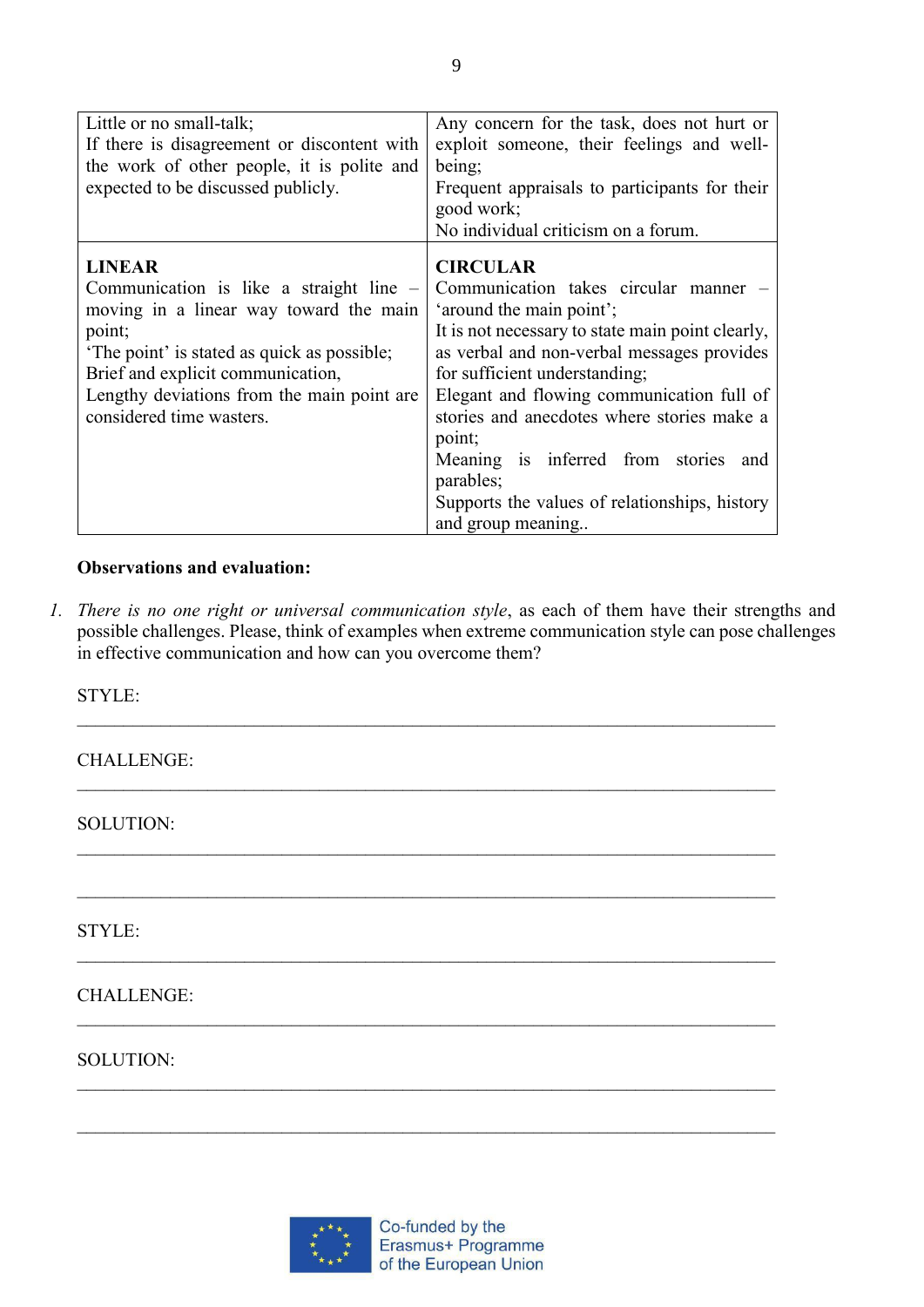### **Key takeaway points:**

- *Communication style influences HOW one speaks, not WHAT one says.* Hence, differences in communication styles can have an impact on whether the intent of our message and the impact it has on the receiver of that message. Differences in communication styles may in some cases hinder communication and lead to misunderstandings.
- Understanding your own communication preference, while discovering the preferences of others can be a very useful mechanism to enhance the effectiveness of communication. Communication styles can be used as a profiling and analysing tool in a multicultural communication situation.
- Use of multiple styles is common, even though, individuals tend to have personal preference, some kind of a *default mode* they lean towards while under pressure.
- It is crucial to remember that, each of the above-mentioned pairs is independent from other pairs. In other words 'the left column' does not always go together as well 'the right column' does not always go together either. Therefore, an individual always needs to stay alert to the other person's styles, rather than assume *formal=indirect,* etc.
- Communication styles are not separate boxes- rather a continuum, a scale. While every individual uses multiple styles, they also move on the spectrum (more towards right or left as per the graph presented in the Worksheet) dependent on the person they communicate with (e.g. in a conversation with a principal a student is more indirect, whereas at home while conversing with their siblings they may be more direct).

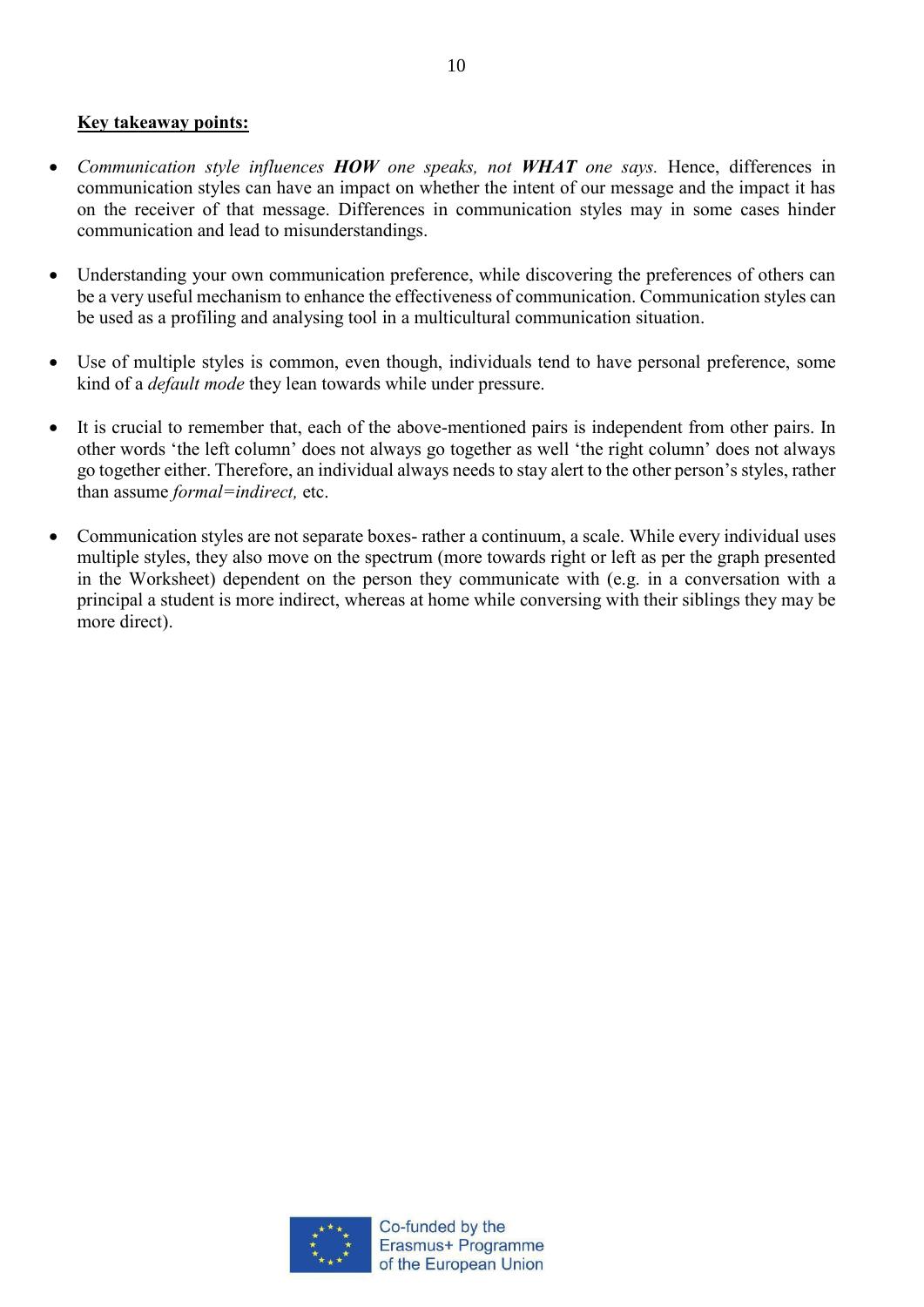## **EXERCISE 3**

## **E-MAIL TIME!**

### **Introduction:**

This exercise explores the impact of style and the need for adjustment of communication tools used in each individual communication situation in order to understand and be understood by the other person.

## **Exercise**

*For the purposes of this exercise use your completed Exercise 2 – What is your personal communication style worksheet graph. Also, feel free to refer to Communication Styles definition list.*

Using the Exercise 2 graph, in each of the six categories, please highlights your own prevailing (automatically assumed) style in each of the six categories:

| <b>DIRECT</b>       | <b>INDIRECT</b>             |
|---------------------|-----------------------------|
| <b>FORMAL</b>       | <b>INFORMAL</b>             |
| <b>DETACHED</b>     | <b>ATTACHED</b>             |
| <b>LOW CONTEXT</b>  | <b>HIGH CONTEXT</b>         |
| <b>TASK FOCUSED</b> | <b>RELATIONSHIP FOCUSED</b> |
| <b>LINEAR</b>       | <b>CIRCULAR</b>             |

Now, list the opposite styles:

| $\mathbf{D}$ , the same state $\mathbf{D}$ is a set of $\mathbf{D}$ is a set of $\mathbf{D}$ is a set of $\mathbf{D}$ is a set of $\mathbf{D}$ is a set of $\mathbf{D}$ is a set of $\mathbf{D}$ is a set of $\mathbf{D}$ is a set of $\mathbf{D}$ is a set of $\mathbf{D}$ |  |  |  |
|-----------------------------------------------------------------------------------------------------------------------------------------------------------------------------------------------------------------------------------------------------------------------------|--|--|--|
| $D_{\cdot}$                                                                                                                                                                                                                                                                 |  |  |  |
|                                                                                                                                                                                                                                                                             |  |  |  |

E.\_\_\_\_\_\_\_\_\_\_\_\_\_\_\_\_\_\_\_ F \_\_\_\_\_\_\_\_\_\_\_\_\_\_\_\_\_\_\_

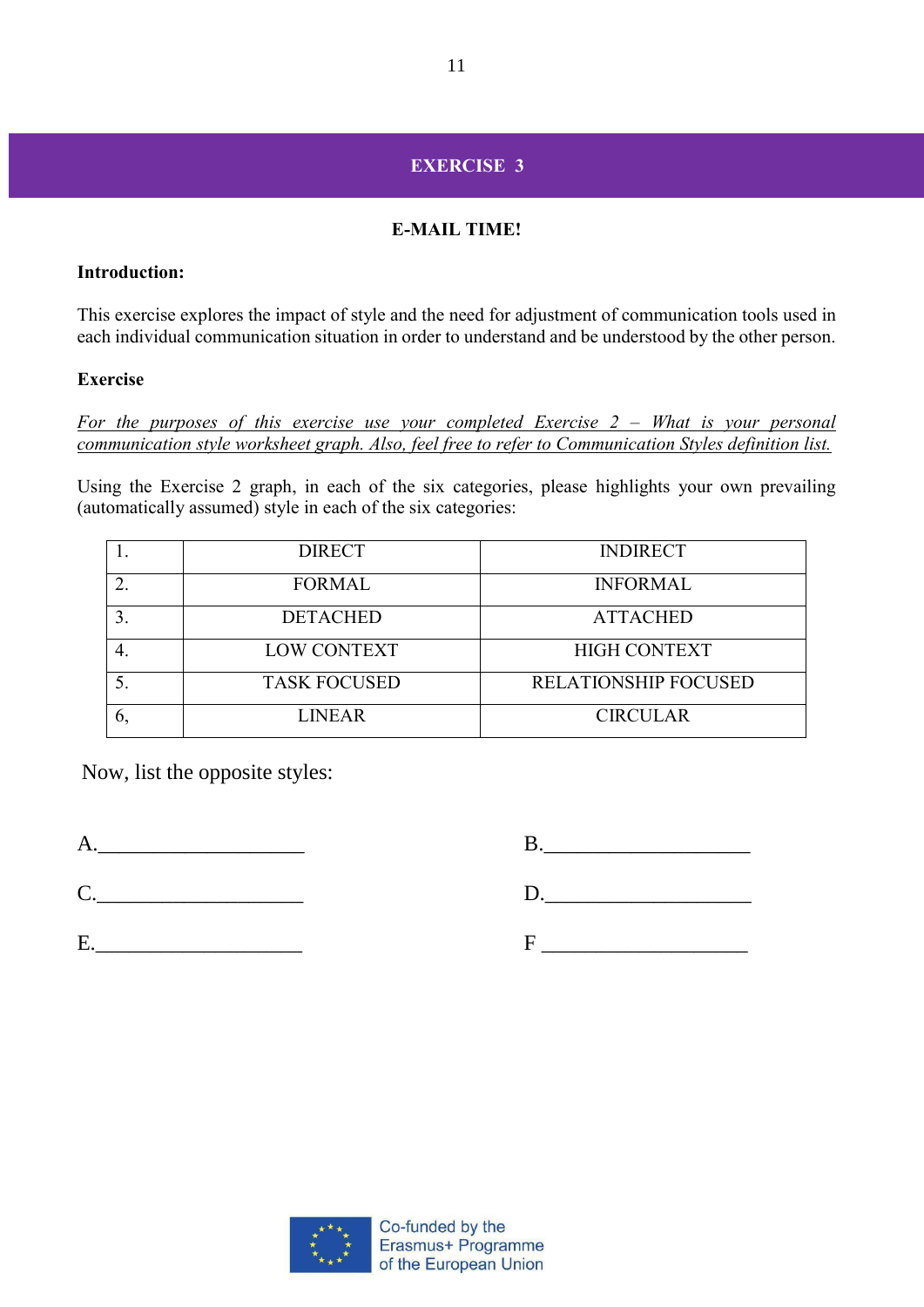## **YOUR TASK:**

*Imagine you are a representative of a team working with a group of internationals and your task is to write an email to Jesse - the representative of the other group with an invitation to a work meeting at your headquarters. Important fact is that Jesse represents completely opposite styles to you (as A-F listed above). Note at least three elements in your email that you intentionally changed - compared to when you would draft an email to someone like you.* 

| Three adjustments: |  |
|--------------------|--|
| 1).                |  |
|                    |  |
| $2)$ .             |  |
|                    |  |
| 3).                |  |
|                    |  |

### **Observations and suggestions for discussions**

- *How did it felt to switch to a different style?* Often it is not automatic, unintuitive and even hard. Adapting to a different style requires analysis and awareness of oneself and others.
- *What did you learn from this activity?* Conscious adjustments to style of the other person may help in better understanding one another.
- *Which elements did you change?* Consider the elements that you altered/adapted. Brainstorm other elements/tools in written and spoken communication which may need adjustments when interacting with a person who has a different style compared to yours.